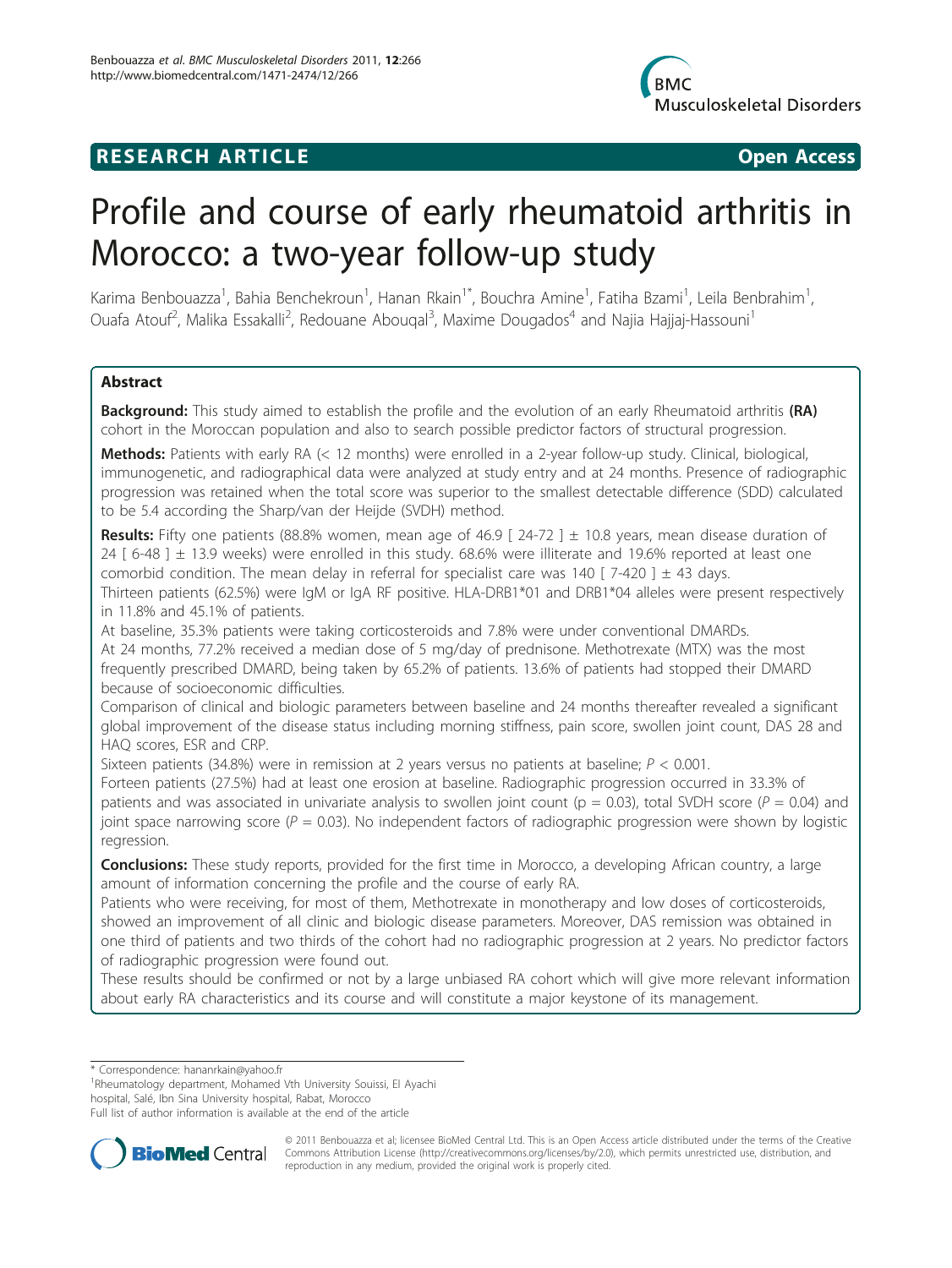# Background

Rheumatoid arthritis (RA) is the most common inflammatory chronic disease of the joints. It is characterized by disease activity and bone destruction resulting in joint destruction, functional impairment, and increased mortality [[1](#page-5-0)-[3\]](#page-5-0). In Morocco, RA has a major socioeconomic impact [[4](#page-5-0)]. The low socioeconomic status of many patients and the inadequate social welfare and health insurance systems contribute to weight of this burden [\[4\]](#page-5-0).

Early recognition of RA and intervention appear to be keys to optimal management of this chronic disabling disease [[5](#page-5-0)]. There is a lack of research on early RA in Morocco. The purpose of this study is to establish the profile and the course of an early RA cohort between baseline and 2 years later. We would like also to determine in this prospective study if there are any possible predictor factors of structural progression.

# Methods

#### **Patients**

A cohort of consecutive adults patients with RA aged between 18 and 70 years who suffered from the disease for less than 1 year was recruited in this study between January 2005 and December 2006. RA patients were diagnosed by rheumatologists with reference to the American College of Rheumatology (ACR) classification criteria [[6\]](#page-5-0). Patients were followed by their rheumatologist and addressed for assessment as outpatients in El Ayachi hospital (public structure and referral hospital of Rheumatology in Morocco where hospitalizations and outpatient clinics are accessible for patients originary from different regions of our country) at baseline and 2 years thereafter. The choice of treatment in this cohort according to the protocol was left to the discretion of the treating physicians. All patients agreed to enrollment in a 2-year followup study and signed written informed consent. The study was approved by the ethics review.

# Patients' features and disease characteristics

Patients' features and disease characteristics were assessed at baseline and 2 years after. Thus, the following parameters were collected at study entry: age, sex, educational level, rural or urban provenance, adherence to a health insurance system, comorbidity (other chronic diseases requiring long-term medical care), disease duration, patient's assessment of pain (on a visual analog scale), number of swollen and tender joints (both by 28 joint count), extra-articular manifestations, functional status evaluated by the Moroccan adapted version of Health Assessment Questionnaire (HAQ) [\[7](#page-5-0)], erythrocyte sedimentation rate (ESR), C reactive protein (CRP) level, IgM or IgA rheumatoid factor (RF) positivity (20 IU/ml and 7 units/ml, respectively), Anti-citrullinated protein/peptide antibodies (ACPA) positivity using second generation anti-CCP assay (CCP2) of ELISA and HLA typing of class II (-DR and 15 DQ) tested by ''Polymerase chain reaction sequence specific primers'' (PCR-SSP).

We assessed patient disease activity at baseline and 2 years thereafter using the 28 joint disease activity score (DAS 28). Remission was defined by a DAS 28 score  $< 2.6$  [[8](#page-5-0)].

At 24 months, the clinical assessment included number of swollen and tender joints (both by 28 joint count) and also DAS 28, HAQ and pain scores. The laboratory investigations included ESR and CRP dosages.

Concerning treatments, we recorded at baseline and at 24 months doses of oral corticosteroids and type of DMARDs received by patients.

Radiographs of the hands and feet were obtained at baseline and 2 years thereafter. Structural damage was assessed by counting the number of erosions and grading the joint space narrowing (JSN) according to the Sharp and van der Heijde method [[9\]](#page-5-0).

All radiographs were scored separately by two experienced assessors, who were unaware of the clinical data of the patients. The  $x$  ray pictures were read in their chronological sequence. Each observer performed every measurement twice. Intra-observer reliability was evaluated by linear regression between the outputs of the first and second measurements, and intra-observer error was calculated as the absolute difference between measurements [[10\]](#page-5-0). Radiographic inter-observer agreement was (ICC) = 0.89 and intra-observer ICC varied between 0.93 and 0.92. Those findings indicated good intra-observer and interobserver reliability and are in line with literature [[11](#page-5-0)].

The smallest detectable difference (SDD), defined as that number greater than the measurement error of progression, was determined using the metric 95% limits of agreement method of Bland and Altman [[10](#page-5-0),[12\]](#page-5-0). Using this method, SDD was calculated to be 5.4. Thus, presence of radiographic progression was retained when the total score was superior to the SDD leading to a simple division into radiological progression and no progression.

## **Statistics**

Descriptive statistics of the patients and disease characteristics were calculated. Student's t test and the chi-squared test were used as appropriate to compare the evolution of clinic, biologic and radiographic parameters between outset and 24 months thereafter. Outcome variables were dichotomized into qualitative variables: presence or absence of radiologic progression, presence or absence of remission.

Univariate analysis tested most of the clinical, biologic, immunologic and genetic factors that were previously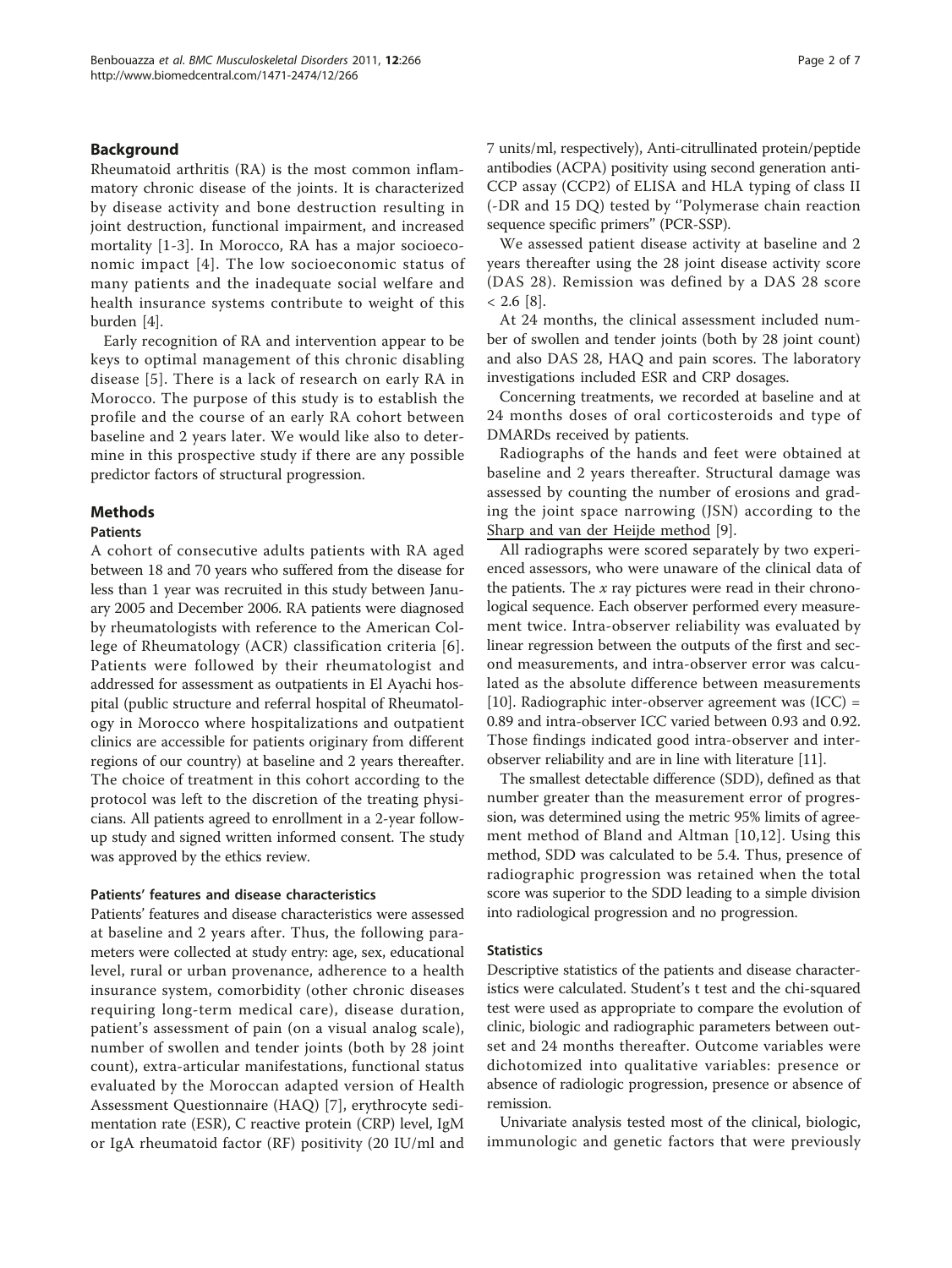reported to be possibly related to structural progression in RA.

Multivariate logistic regression analyses were also conducted. A statistical significance level of  $P < 0.05$  was used in all statistical tests performed. Analyses were performed using the SPSS program (version 13.0; SPSS Inc., Chicago, IL, USA).

# Results

# Patients' and disease' features at baseline

Fifty one patients (45 women, 6 men) were enrolled in this study. Six patients (1 patient died, 5 refused further follow-up) were lost to follow-up at 2 years. Data on 45 patients were thus available for analysis 2 years after their inclusion in the study.

Of all participants, 68.6% were illiterate and only 3.9% had been to high school. Five patients (9.8%) adhered to a health insurance system. Overall, 10 cases (19.6%) reported at least one comorbid condition (arterial hypertension (5.8%) hypercholesterolemia (3.9%), diabetes mellittus (5.8%) and hypothyroïditis (3.9%)).

At baseline, the mean age of patients and the mean disease duration were respectively 46.9  $[24-72] \pm 10.8$  years and 24  $[6-48]$  ± 13.9 weeks. The mean delay in referral for specialist care was  $140$  [7-420]  $\pm$  43 days. Thirteen patients (62.5%) were IgM or IgA RF positive. Positivity of ACPA was noted in 56.6% of patients.

HLA-DRB1\*01 and DRB1\*04 alleles were present respectively in 11.8% and 45.1% of patients. At baseline, DAS 28 and HAQ scores were respectively 6.9 [3.7- 9.9] ± 1.3 and 2.2  $[0.7-3] \pm 0.6$ .

At study entry, eighteen patients (35.3%) were already taking corticosteroids and 4 patients (7.8%) were under conventional DMARDs (Methotrexate  $(n = 1)$  and Methotrexate associated to Chloroquine  $(n = 3)$ ).

At 24 months assessment, thirty four patients (77.2%) received a low dose of prednisone with a median dosage of 5 mg/day. During the study, all patients were receiving conventional DMARDs in monotherapy. Methotrexate (MTX) was the most frequently prescribed DMARD, being taken at a dose of 15 mg once a week by 65.2% of patients and followed by Sulfasalazine and Chloroquine (10.8% for each of them). At the 24 months assessment, 6 patients (13.6%) had stopped the DMARD for socioeconomic difficulties. None of patients received combination therapy or biologic agents.

Table 1 shows the patients' and disease' characteristics at baseline.

## Early RA evolution between baseline and at 24 months

Table [2](#page-3-0) shows a comparison of clinical and biologic parameters of the RA between inclusion and 24 months later. These results revealed a significant global improvement of the disease status including morning stiffness,

| Page 3 of 7 |  |  |  |
|-------------|--|--|--|
|-------------|--|--|--|

#### Table 1 Patient and disease characteristics at baseline

| <b>Baseline variable</b>            | Value                   |
|-------------------------------------|-------------------------|
| Sex. % women                        | 88.2                    |
| Age, years                          | 46.9 $[24-72] \pm 10.8$ |
| Provenance, % urban/rural           | 74.5/25.5               |
| <b>Education level</b>              |                         |
| Analphabet, %                       | 68.6                    |
| High level school, %                | 3.9                     |
| Comorbidity, %                      | 18.6                    |
| Disease duration, weeks             | 24 [6-48] ± 13.9        |
| Referral to specialist delay, days  | 140 [7-420] ± 100       |
| Stiffness duration, mn              | 138 [15-360] ± 76       |
| Extraarticular manifestations, %    | 1.8                     |
| ESR, mm/hour                        | 57.2 [5-115] $\pm$ 25.8 |
| CRP, mg/liter                       | 26.8 $[0-96] \pm 22$    |
| RF positivity, %                    | 62.5                    |
| Antibody positivity, %              | 7.8                     |
| ACPA positivity, %                  | 56.6                    |
| HLA-DRB1*04, %                      | 45.1                    |
| <b>HLA-DRB1*01, %</b>               | 11.8                    |
| Patient global assessment (0-10)    | $3.4$ [0-8] $\pm$ 1.6   |
| Physician global assessment (0-10)  | 6.2 $[1-10] \pm 1.7$    |
| Patient pain assessment (0-10)      | 6.6 $[1-10] \pm 1.8$    |
| Tender joint count (0-28)           | 20.4 [8-48] $\pm$ 10.1  |
| Swollen joint count (0-28)          | $9.6 \pm 6.5$           |
| HAO (0-3)                           | 2.2 $[0.7-3] \pm 0.6$   |
| Presence at least of one erosion, % | 27.5                    |
| <b>Total SVDH score</b>             | $1(0-5)*$               |
| <b>Erosion score</b>                | $0(0-1)*$               |
| Joint space narrowing score         | $1(0-3)*$               |
| <b>Treatment received</b>           |                         |
| Corticosteroids, %                  | 35.3                    |
| DMARD, %                            | 7.8                     |

Values are presented as mean or percentage.

\* Values are presented as median and quartiles.

RA: Rheumatoid Arthritis: RF: Rheumatoid Factor; HAQ: Health Assessment Questionnaire; DAS 28: Disease Activity Score; ESR: erythrocyte sedimentation rate; CRP: C-reactive protein; DMARDs: Disease-Modifying Anti-Rheumatic Drugs.

pain score, swollen joint count, DAS 28 and HAQ scores, ESR and CRP.

#### Disease activity and remission

In RA patients, the mean DAS 28 decreased significantly from an initial mean score of 6.9 [3.7-9.9]  $\pm$  1.3 in range of high disease activity to 3.7  $[0.5-9.2] \pm 1.9$  into the range of moderate disease activity;  $P < 0.001$ . Sixty patients (34.8%) were in remission versus no patients at baseline;  $P < 0.001$ .

# Structural damage and radiological progression

Forteen patients (27.5%) had at least one erosion at baseline. At 2 years, the median of total SVDH, erosions, and joint space narrowing scores increased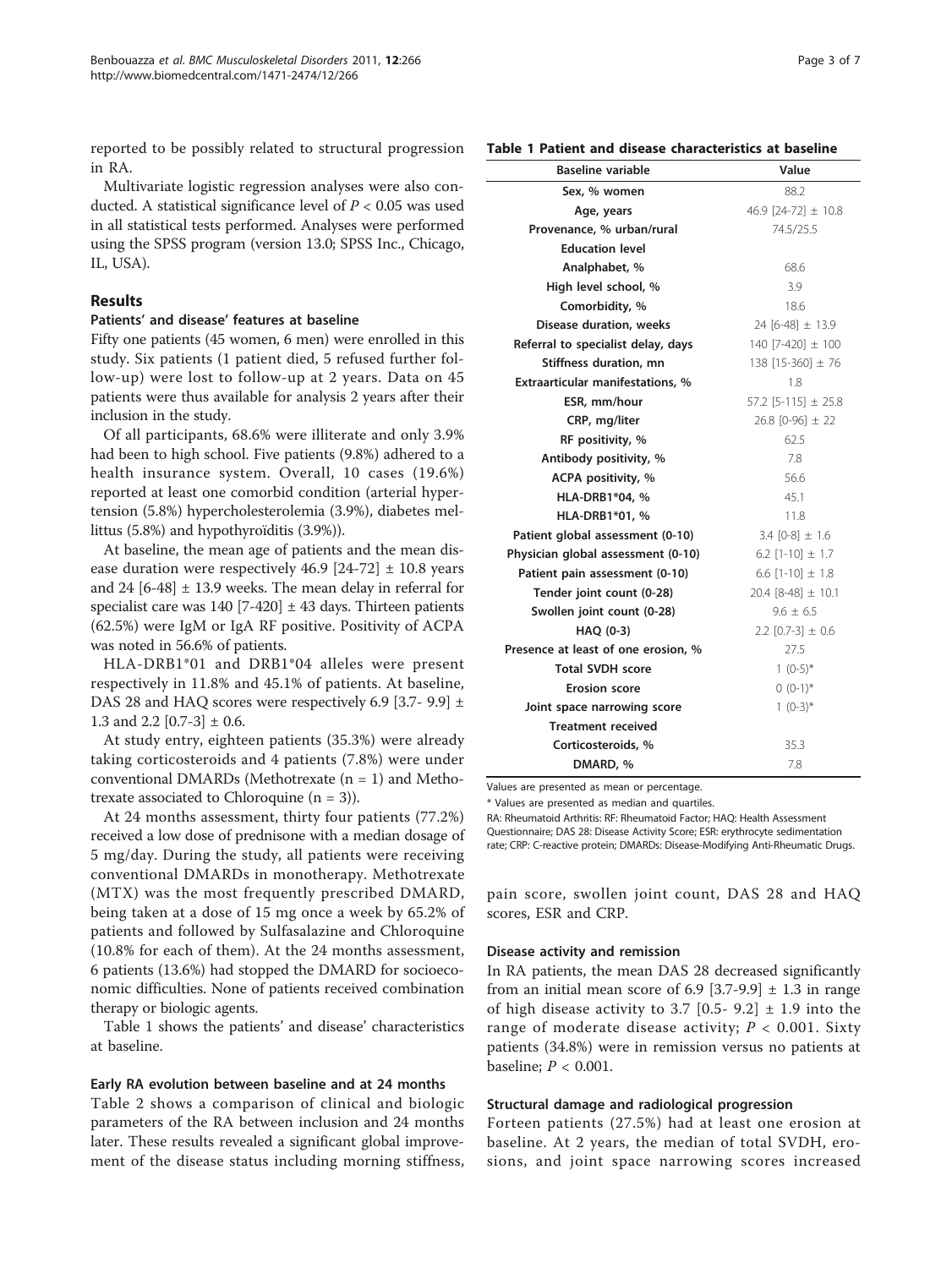| <b>Parameters</b>        | <b>Baseline</b>         | 2 years of follow-up    | P       |
|--------------------------|-------------------------|-------------------------|---------|
| <b>Morning stiffness</b> | 120 (60-180)*           | $10(0-75)^*$            | < 0.001 |
| Patient pain assessment  | 70 (50-80) *            | $20(0-50)$ *            | < 0.001 |
| Swollen joint count      | $9(4-14)$ *             | $O(0-2)$ *              | < 0.001 |
| <b>DAS 28</b>            | 6,9 [3.7-9.9] $\pm$ 1.3 | 3,7 $[0.5-9.2] \pm 1.9$ | < 0.001 |
| <b>HAO Score</b>         | $2,2$ (1.6-2.7) *       | $0,3(0-1,4)^{*}$        | < 0.001 |
| <b>ESR</b>               | 57,2 [5-115] $\pm$ 25,8 | 28,6 $[2-85] \pm 23.5$  | < 0.001 |
| <b>CRP</b>               | 24 (12-48) *            | $11,1(2-12)^{*}$        | < 0.001 |

<span id="page-3-0"></span>Table 2 Comparison of clinical and biologic parameters of the early RA between baseline and 2 years

Values are presented as mean or percentage.

\* Values are presented as median and quartiles.

respectively from 1(0-5) to 4(1-10);  $P < 0.001$ , from 0(0-1) to 0(0-2);  $P < 0.001$ , and from 1(0-3) to 3(1-8) );  $P <$ 0.001; (Table 3).

In this inception cohort of 45 patients with early RA, 33.3% showed progressive joint damage over 2 years (their total score was superior to the SDD).

Table [4](#page-4-0) shows a comparison of outset parameters between the two groups according to the presence of radiological progression at the 2 year- follow-up. In this univariate analysis, radiological progression risk was significantly associated with swollen joint count ( $P= 0.03$ ), total SVDH score ( $P = 0.04$ ) and joint space narrowing score ( $P = 0.03$ ). No association was noted for any other variables. Logistic regression showed that there were no independent factors of radiographic progression.

Comparing clinical and biologic characteristics of progressor and non-progressor patients at the 24 months, showed no significant (NS) differences in swollen joint (2.8 vs 1.1; P: NS), tender joints (11.5 vs 6.5; P: NS), ESR (31.2 vs 27.8; P: NS), HAQ (0.7 vs 0.6; P: NS), DAS  $28(3.9 \text{ vs } 3.6; P: \text{ NS})$ , and patient pain assessment  $(3.1 \text{ vs } 3.6; P: \text{ NS})$ 2.3; P: NS).

# **Discussion**

This prospective study constitutes a real-life design and provides, for the first time in Morocco and to our knowledge in Africa, the profile of early RA in a developing African country. It shows also that there are no predictor factors of radiographic progression after 2 years of follow-up.

The age onset of RA in Morocco has been reported in a previous retrospective study to be lower than in western countries [\[13](#page-5-0)]. In the same way, recent data on the profile of patients with RA in 8 clinics in North Africa (Morocco and Egypt) in the QUEST-RA (Quantitative Standard Monitoring of Patients with RA) database, shows that patients in North Africa are younger than patients in other countries [[14\]](#page-5-0). Then, our findings of similarity of with RA age onset in western countries should be taken with caution and may not be extended to the Moroccan population.

The optimal approach to early RA management requires early referral of patients with arthritis to specialists and early diagnosis of the disease using mainly clinical and serological investigations [[15\]](#page-5-0). In our study population, referral to specialists was delayed since it took nearly 20 weeks. Therefore, more awareness of the generalists is required to promote early referral to a specialist in order to guarantee the patient's early diagnosis and therapeutic intervention. This early diagnosis challenge remains greater for developing countries where RA management is still not considered as a public health priority even if it constitutes an enormous socioeconomic burden [[4](#page-5-0),[16](#page-5-0)].

ACPA has acquired for many years a great interest in early RA diagnosis. It's to be noted that our ACPA percentage result was similar to that reported by Meyer and al in their cohort [\[17](#page-6-0)]. Regarding the genetic concern, association with Human Leukocyte Antigen (HLA)-DRB alleles, implicated in the aetiopathogenesis of Rheumatoid Arthritis (RA), is found to be different in various ethnic groups [[18\]](#page-6-0). In the Moroccan population, there is only one study which focused on evaluating the distribution of class I and class II HLA genes. In this controlled data, Atouf et al

#### Table 3 Comparison of structural damage between baseline and 2 years

| Scores                | Median and inter quartiles<br><b>Baseline</b><br>$N = 51$ | Median et inter quartiles<br>24 months<br>$N = 45$ |         |
|-----------------------|-----------------------------------------------------------|----------------------------------------------------|---------|
| <b>Erosions</b>       | $O(O-1)$                                                  | $O(O-2)$                                           | < 0.001 |
| Joint space narrowing | $1(0-3)$                                                  | $3(1-8)$                                           | < 0.001 |
| <b>Total SVDH</b>     | $1(0-5)$                                                  | $4(1-10)$                                          | < 0.001 |

N = patients' number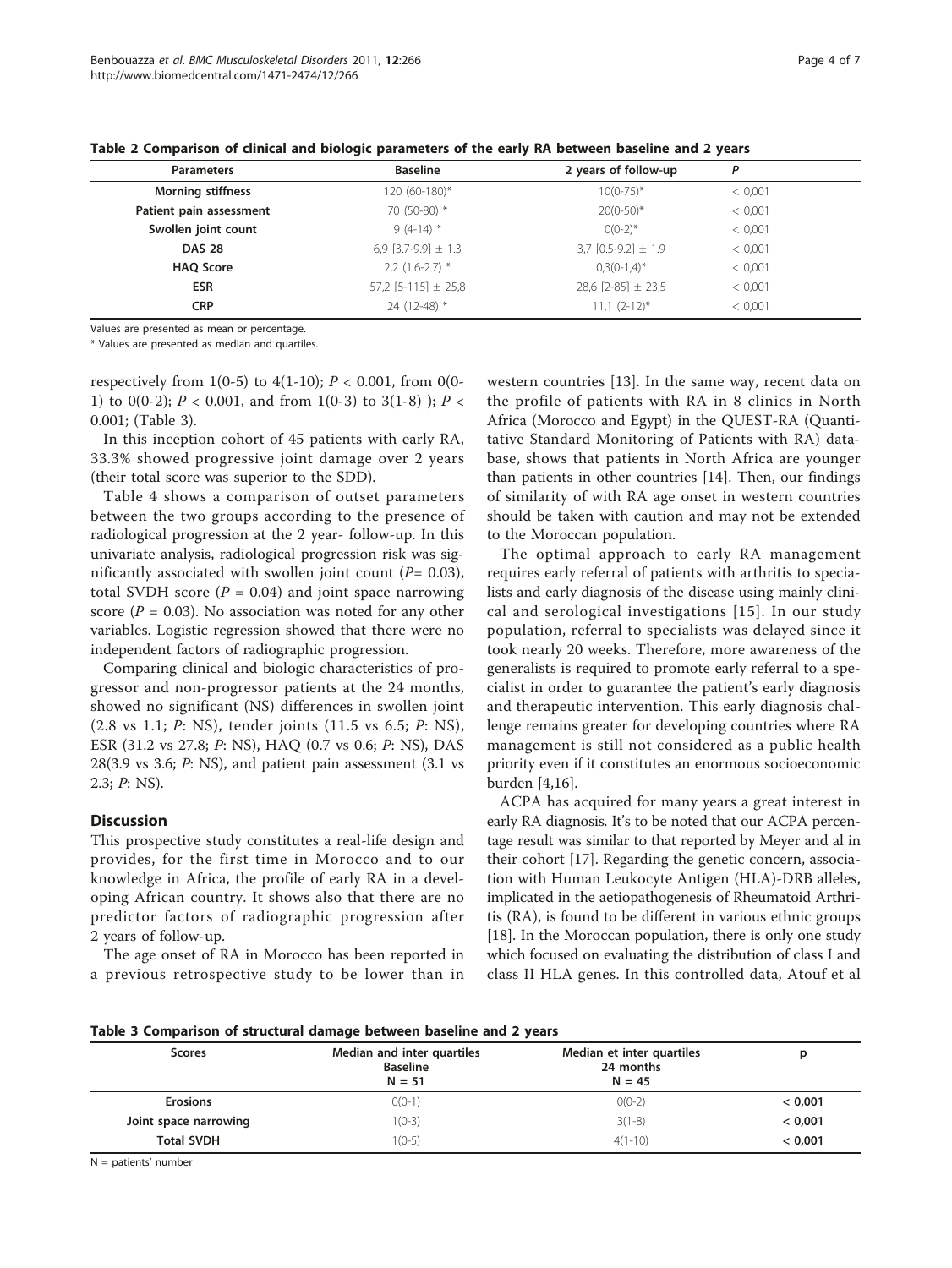<span id="page-4-0"></span>Table 4 Determinant factors of structural progression by univariate analysis

| Items at baseline               | <b>Radiologic Progression</b> |                 |                |
|---------------------------------|-------------------------------|-----------------|----------------|
|                                 | OR                            | IC 95%          | P              |
| Age                             | 0.9                           | $(0.92 - 1.03)$ | 0.4            |
| Sex                             | 0.7                           | $(0.10 - 4.86)$ | 0.7            |
| Delay in referral to specialist | 1                             | $(0.99 - 1.00)$ | 0.7            |
| <b>Morning stiffness</b>        | 1                             | $(0.9-1)$       | 01             |
| Swollen joint count (0-28)      | 1.1                           | $(1-1.3)$       | 0.03           |
| <b>DAS 28</b>                   | 1.4                           | $(0.8 - 2.5)$   | 0.2            |
| HAO                             | 2.6                           | $(0.8 - 8.5)$   | 0.1            |
| <b>RF</b> positivity            | 1.2                           | $(0.3 - 4.4)$   | 0.8            |
| <b>ESR</b>                      | 1                             | $(0.9-1)$       | 0 <sub>1</sub> |
| <b>CRP</b>                      | 1                             | $(0.9-1)$       | 0.3            |
| <b>ACPA</b>                     | 1.7                           | $(0.4-6.3)$     | 0.4            |
| HLA-DRB1*04                     | 1                             | $(0.5 - 5.7)$   | 0.4            |
| HLA-DRB1*01                     | 2.2                           | $(0.4 - 12.3)$  | 0.4            |
| <b>Total SVDH score</b>         | 1.3                           | $(1 - 1.7)$     | 0.03           |
| Joint space narrowing score     | 1.4                           | $(1.1 - 1.9)$   | 0.04           |
| <b>Erosions score</b>           | 1.8                           | $(0.7 - 2.7)$   | 0.4            |

suggest that DRB1\*04 predisposes to RA in the Moroccan population [\[19\]](#page-6-0).

At the 2 year assessment, 6 patients (13.6%) have stopped the DMARD due to socioeconomic difficulties. Our finding highlights once more another frequent problem in developing countries inherent to socioeconomic difficulties encountered in chronic diseases management [[16\]](#page-5-0). Rkain et al reported that 62% of Moroccan patients with established RA reported bad observance to treatments because of financial difficulties [\[4\]](#page-5-0). In the same way, an earlier data on therapeutic maintenance of MTX in RA reported that 14% of Moroccan patients stopped MTX for socioeconomic reasons [[20](#page-6-0)].

The significant improvement of the disease status including clinical and biologic parameters is in concordance with the literature findings [[21,22](#page-6-0)].

Practically a third of patients were in remission after this period whereas there were no patients at baseline. Remission rates range from 3% to 68% [[23\]](#page-6-0) in RA studies depending on selection of remission criteria, patient selection, duration of the follow-up period, and therapies.

Our study has provided large information on structural progression. Forty patients (27.5%) had at least one erosion at baseline. Previous studies have widely demonstrated that joint damage in RA occurs early in the disease process [\[24\]](#page-6-0). Patients with duration of symptoms less than 3 months may have already evidence of destruction [[25\]](#page-6-0). In the ESPOIR cohort, 20% of 813 patients with mean disease duration of 107 days had hand or foot erosions [\[26\]](#page-6-0).

Two thirds of our patients did not show any significant radiographic progression after 2 years of follow-up.

Comparison of this result with literature is difficult because of the differences in the study design, patients and disease features.

Both nonprogressor and progressor patients showed significant improvement of clinical and biologic baseline parameters. Those findings are in line with previous data showing that radiological progression occurs despite a clinically and biologically acceptable disease control [[27,28\]](#page-6-0).

Traditional therapy with a single DMARD is often insufficient to prevent a poor long-term outcome of rheumatoid arthritis (RA) [\[29](#page-6-0)]. Trials in RA patients have shown that treatment with combination therapy and/or biologic agents is more effective in preventing radiographic joint damage than MTX as monotheray [\[29-31\]](#page-6-0). Our progressor patients would probably benefit strongly from DMARD combinations or biologic agents.

Many predictor factors of structural progression were reported in literature [[32](#page-6-0)-[35\]](#page-6-0). According to most of the published reports, long-term progression of joint damage was best predicted at baseline by the presence of IgM or IgA rheumatoid factor, high ESR or CRP level, number of swollen joints, presence of anti-CCP antibodies, HLA-DRB1\*0401 and 0404 genes, HAQ and early radiographic erosions. In our study, univariate analysis has initially shown that the radiographic progression was significantly associated with three baseline factors: swollen joint count, total SVDH and Joint space narrowing scores. However, none of those factors have been retained as being independent factors of radiologic progression after multiple logistic regression. This observed lack of association between radiographic progression and different factors shown in literature could be due to a lack of power.

Many limitations should be recognized in our study. First, we recognize that choosing the ACR 1987 classification criteria for RA to recruit patients may be criticized and could be a bias recruitment, possibly misjudging the baseline structural damage. But at our study onset, a few years ago, Early arthritis was "illdefined": in some studies a disease duration of up to three years was accepted, whereas other protocols required a much shorter maximum duration of symptoms [\[36\]](#page-6-0). In addition, because of technical and financial considerations, we have not included in the design study regular assessment throughout the 2 years of follow-up. Thus, we were unable to calculate the score of radiographic progression. Finally, we should perhaps have included in database more details on socioeconomic conditions to analyze their possible contribution to the course of the disease in our context.

More than a research subject, this study gave us as clinicians the opportunity to find out the early RA profile in the Moroccan context.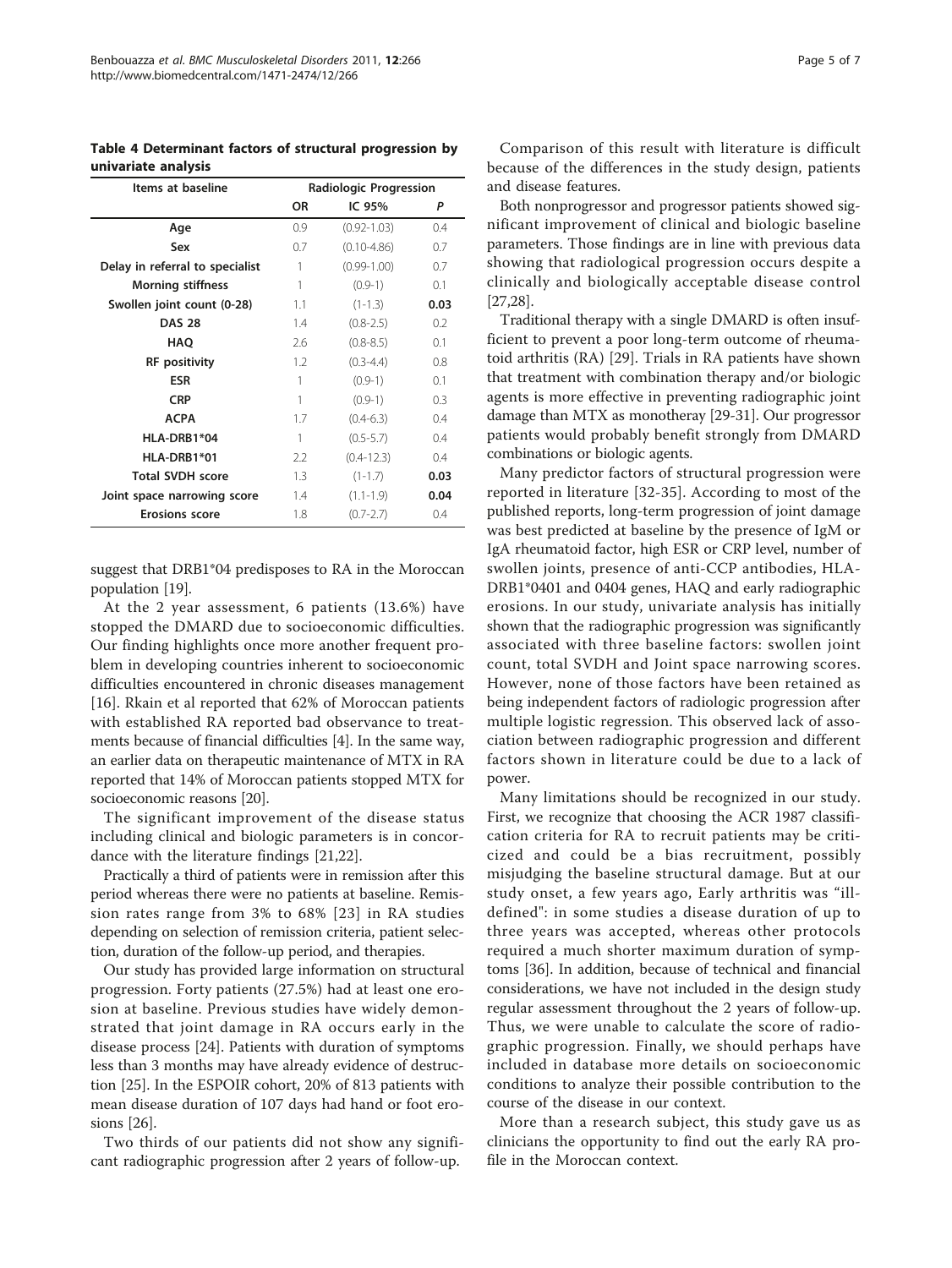## <span id="page-5-0"></span>Conclusion

This study reports, for the first time in Morocco, a developing African country, a large amount of information concerning the profile and the course of early RA.

Patients, receiving, for most of them, Methotrexate in monotherapy and low doses of corticosteroids, showed an improvement of all clinical and biological disease parameters. Moreover, remission was obtained in one third of patients and two thirds of the cohort had no radiographic progression at 2 years. No predictor factors of radiographic progression were found out probably in relation with the small number of patients.

The findings of this study also highlight the difficulties of early RA in developing countries. The delay in referral to specialists and interruption of DMARD due to financial difficulties are the most important problems encountered in our context.

The small size of our sample and the absence of regular monitoring of clinical, biological and radiographical parameters during the course of the disease are the most important limitations of our study.

The best way to investigate the course of early RA in the Moroccan population would be through a prospective longitudinal study, following an unbiased cohort of patients with early RA with regular clinical, biological and radiographical assessments for many years. Such multicentric inception cohort of early arthritis with a larger sample will give more precious informations about early RA characteristics and course and will constitute a major keystone in the management of this disabling disease in our country. Such a prospective study is already ongoing in Morocco.

#### Acknowledgements

This study was supported by the Hassan II Academy of Sciences and Technology of Morocco, the Ibn Sina Universitary hospital and research partnerships between CNRST-INSERM. We would like also to thank:

- Pr. A Saraux, and Dr. Valerie Devauchelle (Rheumatology Unit, la Cavale Blanche Hospital, Teaching Hospital, Brest Cedex, France) for their participation in radiographic entrainment for the 2 readers (Dr B Benchekroun and Dr L Benbrahim).

- Pr B Combe and Mrs N Rincheval (Immuno-Rhumatology, Lapeyronie Hospital, Montpellier I University, France) for their precious comments on the study design and databaseline work.

Funding received for this study

This study has received funding from research partnerships between CNRST and INSERM. The funding consisted on mobility costs between Paris and Rabat and stay costs for three

#### Author details

<sup>1</sup>Rheumatology department, Mohamed Vth University Souissi, El Ayachi hospital, Salé, Ibn Sina University hospital, Rabat, Morocco. <sup>2</sup>Blood transfusion and hemovigilance department, laboratory of immunology, Mohamed Vth University Souissi, Ibn Sina Universitary Hospital, Rabat, Morocco. <sup>3</sup>Laboratory of Biostatistics, Clinical and Epidemiological Research, Faculty of Medicine and Pharmacy, Mohamed Vth University Souissi, Rabat, Morocco.

4 Rheumatology B department, René Descartes University, UPRES-EA 4058, Cochin Hospital, Paris, France.

#### Authors' contributions

KB, NHH and MD conceived the study and supervised its design and execution. FB, BB, AB and LB were involved in sample collection. HR, RA, BB and LB and did data management and statistical analyses. OA and ME carried out HLA typing. HR wrote the paper with input from all investigators. All authors were involved in drafting manuscript and revising it for critically important content. All authors have read and approved the final manuscript.

#### Competing interests

The authors declare that they have no competing interests.

Received: 18 November 2010 Accepted: 23 November 2011 Published: 23 November 2011

#### References

- 1. Pincus T, Callahan LF: [What is the natural history of rheumatoid arthritis?](http://www.ncbi.nlm.nih.gov/pubmed/8356248?dopt=Abstract) Rheum Dis Clin North Am 1993, 19:123-151.
- 2. Scott DL, Symmons DP, Coulton BL, Popert AJ: [Long-term outcome of](http://www.ncbi.nlm.nih.gov/pubmed/2883443?dopt=Abstract) [treating rheumatoid arthritis: results after 20 years.](http://www.ncbi.nlm.nih.gov/pubmed/2883443?dopt=Abstract) Lancet 1987, 1:1108-1111.
- 3. Wolfe F, Mitchell DM, Sibley JT, Fries JF, Bloch DA, Williams CA, Spitz PW, Haga M, Kleinheksel SM, Cathey MA: [The mortality of rheumatoid arthritis.](http://www.ncbi.nlm.nih.gov/pubmed/8147925?dopt=Abstract) Arthritis Rheum 1994, 37:481-494.
- 4. Rkain H, Allali F, Jroundi I, Hajjaj-Hassouni N: [Socioeconomic impact of](http://www.ncbi.nlm.nih.gov/pubmed/16376598?dopt=Abstract) [rheumatoid arthritis in Morocco.](http://www.ncbi.nlm.nih.gov/pubmed/16376598?dopt=Abstract) Joint Bone Spine 2006, 73:278-283.
- 5. Emery P, Breedveld FC, Dougados M, Kalden JR, Schiff MH, Smolen JS: [Early](http://www.ncbi.nlm.nih.gov/pubmed/11874828?dopt=Abstract) [referral recommendation for newly diagnosed rheumatoid arthritis:](http://www.ncbi.nlm.nih.gov/pubmed/11874828?dopt=Abstract) [evidence-based development of a clinical guide.](http://www.ncbi.nlm.nih.gov/pubmed/11874828?dopt=Abstract) Ann Rheum Dis 2002, 61:290-7.
- 6. Arnett FC, Edworthy SM, Block DA, McShane DJ, Fries JF, Cooper NS: [The](http://www.ncbi.nlm.nih.gov/pubmed/3358796?dopt=Abstract) [American Rheumatism Association 1987 revised criteria for the](http://www.ncbi.nlm.nih.gov/pubmed/3358796?dopt=Abstract) [classification of rheumatoid arthritis.](http://www.ncbi.nlm.nih.gov/pubmed/3358796?dopt=Abstract) Arthritis Rheum 1988, 31:315-24.
- 7. Abourazzak FE, Benbouazza K, Amine B, Bahiri R, Lazrak N, Bzami F, Jroundi I, Abouqal R, Guillemin F, Hajjaj-Hassouni N: [Psychometric evaluation of a](http://www.ncbi.nlm.nih.gov/pubmed/18535829?dopt=Abstract) [Moroccan version of health assessment questionnaire for use in Moroccan](http://www.ncbi.nlm.nih.gov/pubmed/18535829?dopt=Abstract) [patients with rheumatoid arthritis.](http://www.ncbi.nlm.nih.gov/pubmed/18535829?dopt=Abstract) Rheumatol Int 2008, 28:1197-203.
- 8. Prevoo ML, van't Hof MA, Kuper HH, van Leeuwen MA, van de Putte LB, van Riel PL: [Modified disease activity scores that include twenty-eight](http://www.ncbi.nlm.nih.gov/pubmed/7818570?dopt=Abstract)[joint counts. Development and validation in a prospective longitudinal](http://www.ncbi.nlm.nih.gov/pubmed/7818570?dopt=Abstract) [study of patients with rheumatoid arthritis.](http://www.ncbi.nlm.nih.gov/pubmed/7818570?dopt=Abstract) Arthritis Rheum 1995, 38:44-8.
- 9. Van der Heijde D: [How to read radiographs according to the Sharp/van](http://www.ncbi.nlm.nih.gov/pubmed/10090194?dopt=Abstract) [der Heijde method.](http://www.ncbi.nlm.nih.gov/pubmed/10090194?dopt=Abstract) J Rheumatol 1999, 26:743-745.
- 10. Bland J, Altman D: [Statistical methods for assessing agreement between](http://www.ncbi.nlm.nih.gov/pubmed/2868172?dopt=Abstract) [two methods of clinical measurement.](http://www.ncbi.nlm.nih.gov/pubmed/2868172?dopt=Abstract) Lancet 1986, 1:307-10.
- 11. Van der Heijde D, Dankert T, Nieman F, Rau R, Boers M: Reliability and sensitivity to change of a simplification of the Sharp/van der Heijde radiological assessment in rheumatoid arthritis. Rheumatology (Oxford) 1999, 38:941-947.
- 12. Lassere M, Boers M, Van der Heijde D, Boonen A, Edmonds J, Saudan A, Verhoeven AC: [Smallest detectable difference in radiological progression.](http://www.ncbi.nlm.nih.gov/pubmed/10090192?dopt=Abstract) J Rheumatol 1999, 26:731-9.
- 13. Hajjaj-Hassouni N, Hassouni F, Guedira N, Lazrak N: La polyarthrite rhumatoïde au Maroc à propos de 444 cas. Sem Hop Paris 1994, 70:12-20.
- 14. Badsha H, Fathi NA, Hamoud H, Hajjaj-Hassouni N, Abda E, Ebraheam Z, Sobhy M, Benbouazza K, Fahmy A, Allali F, Magdy M, Bahiri R, Aly H, Amine B, Saeid H, Nagm A, Mofti A, Sokka T: Profile of patients with rheumatoid arthritis in rarely-reported locations: North Africa. Clin Exp Rheumatol, Abstract 1339: the American College of Rheumatology 2009 Annual Scientific Meeting, Philadelphia October 16-21 .
- 15. Combe B, Landewe R, Lukas C, Bolosiu HD, Breedveld F, Dougados M, Emery P, Ferraccioli G, Hazes JM, Klareskog L, Machold K, Martin-Mola E, Nielsen H, Silman A, Smolen J, Yazici H: [EULAR evidence](http://www.ncbi.nlm.nih.gov/pubmed/16396980?dopt=Abstract) [recommendations for the management of early arthritis. Report of a](http://www.ncbi.nlm.nih.gov/pubmed/16396980?dopt=Abstract) [task force of the European Standing Committee for International Clinical](http://www.ncbi.nlm.nih.gov/pubmed/16396980?dopt=Abstract) [Studies Including Therapeutics.](http://www.ncbi.nlm.nih.gov/pubmed/16396980?dopt=Abstract) Ann Rheum Dis 2007, 66:34-45.
- 16. Mody GM, Cardiel MH: [Challenges in the management of rheumatoid](http://www.ncbi.nlm.nih.gov/pubmed/18783741?dopt=Abstract) [arthritis in developing countries.](http://www.ncbi.nlm.nih.gov/pubmed/18783741?dopt=Abstract) Best Pract Res Clin Rheumatol 2008, 22:621-641.